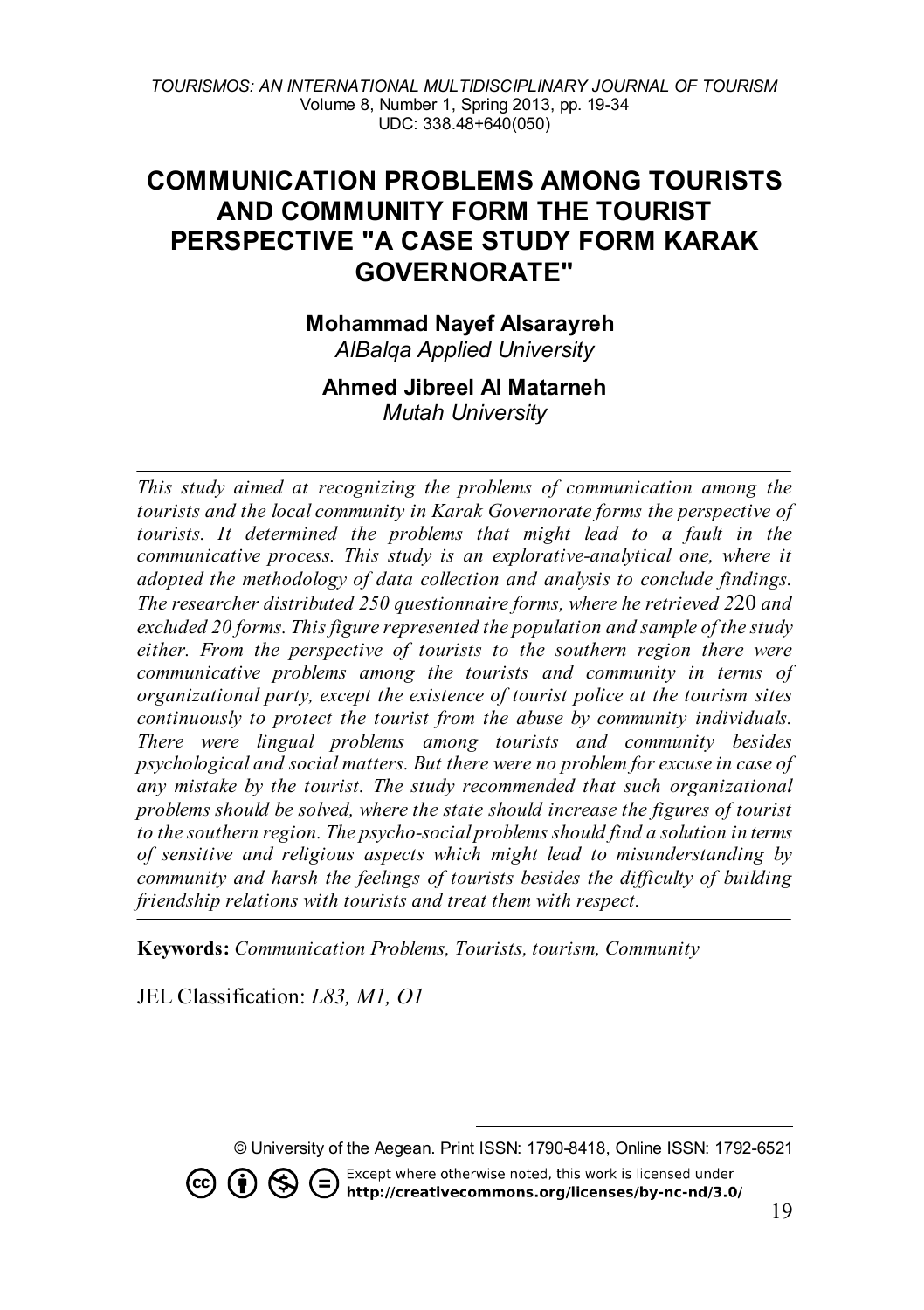## **INTRODUCTION**

The communication represents an essential social need for any body that leads to interaction among individuals, groups, and countries around the world. The communication process by itself is a human activity that plays an important role in any setting individual, group, organization or else. The human activity needs communication to integrate people with each others so as to exchange information necessary to achieve their daily goals and tasks. Therefore the communication is a vital aspect of society, community, organization and individual setting so as to run the life smoothly. (Stephne, H.1996)

The study handled this subject which is considered a critical element in the settings of life aspects. The problems among tourists and community in terms of communication may affect various aspects of life. Therefore recognition of communication problems may determine the methods and procedures of communication required to reach and appropriate state to both parties. The proper use of body language may affect positively the communication process through gestures and signs that should be understood by both parties in a proper way.(Tawfiq, A.1998)

## **LITERATURE REVIEW**

Gunilla Berglund & Per-Olow Sj $\ddot{\theta}$ d $\dot{\theta}$ n (1987), Communication Problems with Medical Staff: A Correlate of Distress in Cancer Patients.

Forty cancer patients, mainly with small cell lung carcinoma or carcinoid tumors were interviewed with a Swedish version of the Cancer Inventory of Problem Situations (CIPS 1). Data from the following variables will be presented: Anxiety and control in medical situations, communication problems with medical staff, emotions, worry, pain, anticipatory and post-chemotherapy nausea and vomiting and other side effects of chemotherapy. The main finding was that communication problems with medical staff correlated positively with anxiety in medical situations and with anticipatory nausea and vomiting

David H. Moreby (1990), Communication problems inherent in a cross-cultural manning environment.

20 The globalization of shipping means that the industry needs cosmopolitan managers who can negotiate with and manage people of different cultures. The causes and consequences of cultural differences are explained in the paper with particular reference to power differentials and rule orientation. The dangers of stereotypes are high-lighted.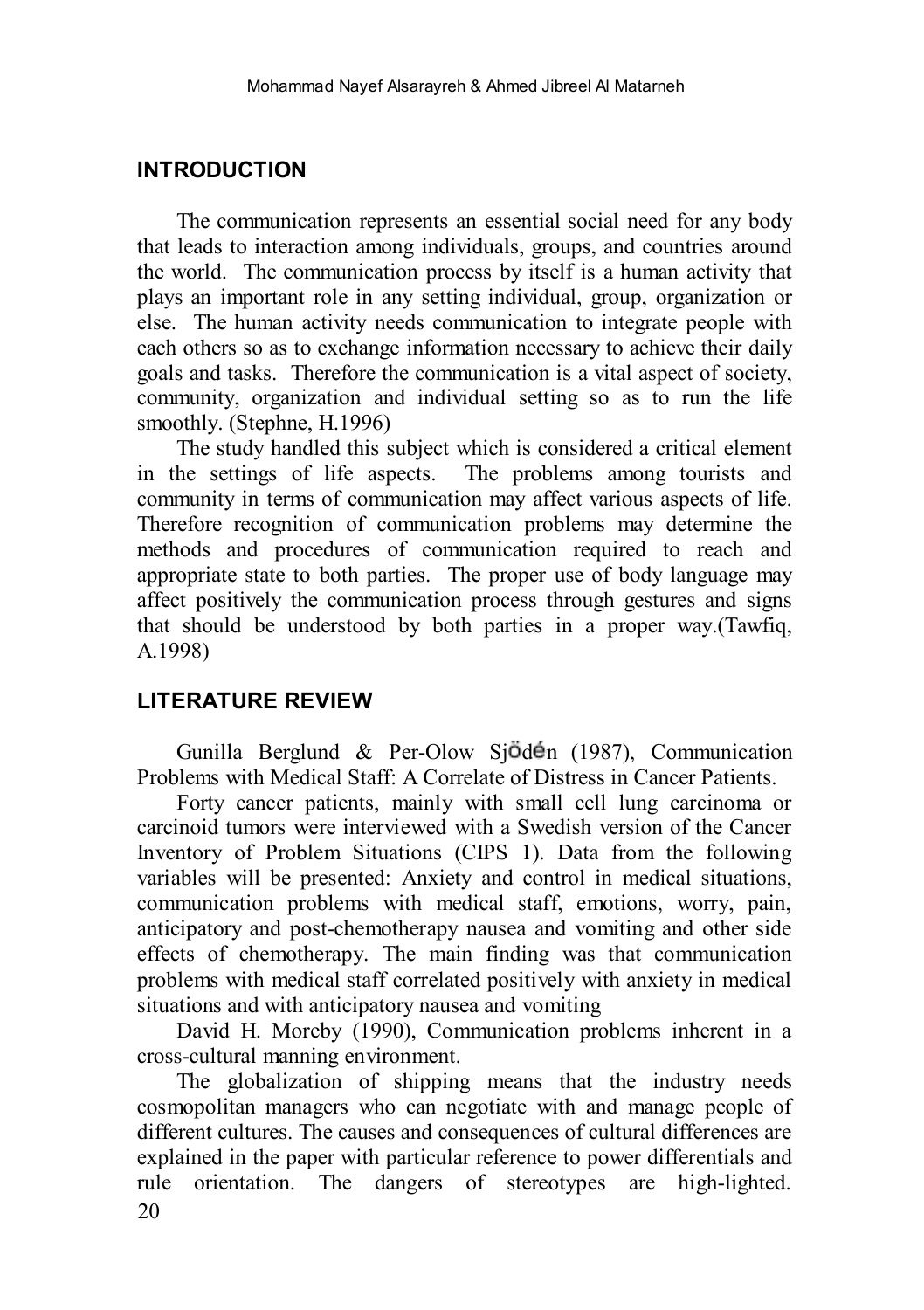Communication problems are discussed in the context of transmitting values.

Stephne Herselman (1996), Some Problems in Health Communication in a Multicultural Clinical Setting: A South African Experience.

Because of their different perceptions and frames of reference regarding health care, it is unlikely that doctor and patient communicate with total accuracy. This situation is exacerbated if they do not share a sociocultural orientation, even though both doctor and patient apply specific strategies in attempts to overcome the barriers that prevent effective communication. This article deals with some problems that arise in a multicultural clinical setting involving a group of Xhosa-speaking patients and Western medical practitioners in South Africa, the source of the problems, and their implications for the communication process.

Jennifer L. Boothe & Joaquin Borrego Jr. (2004), Parents' Acceptance of Behavioral Interventions for Children with Behavior and Communication Problems.

The purpose of the study was to examine what parents find as acceptable treatment options for children with behavior problems in a communication disorders population. Parents' acceptability of seven treatment options, including positive reinforcement, time-out, and response cost, spanking, overcorrection, differential attention, and medication were assessed using hypothetical vignettes. Contrary to previous research which has consistently found positive reinforcement to be the most accepted treatment overall, the results indicate that response cost was the most accepted treatment for this parent population. Additionally, the results indicate that the co-existence of other clinical problems might influence the acceptability ratings of different treatment options. The implications of these findings are discussed and direction for future research is offered.

Khawaldih (2000) study aimed at revealing the obstacles against the communicative process among public schools master, teachers, students and parents at Jerash governorate form the perspective of the schools master. The study also aimed at determining the impact of each variable of gender, education level, and experience of schools masters. The study concluded that the most harsh obstacles were related to the receiving parties (teachers, students and parents) such as the lack of parents' participation in the school activities, low motivate of parents to participate and weak communicative skills of teacher. The obstacles of communicative methods obtained the second rank due to the clack of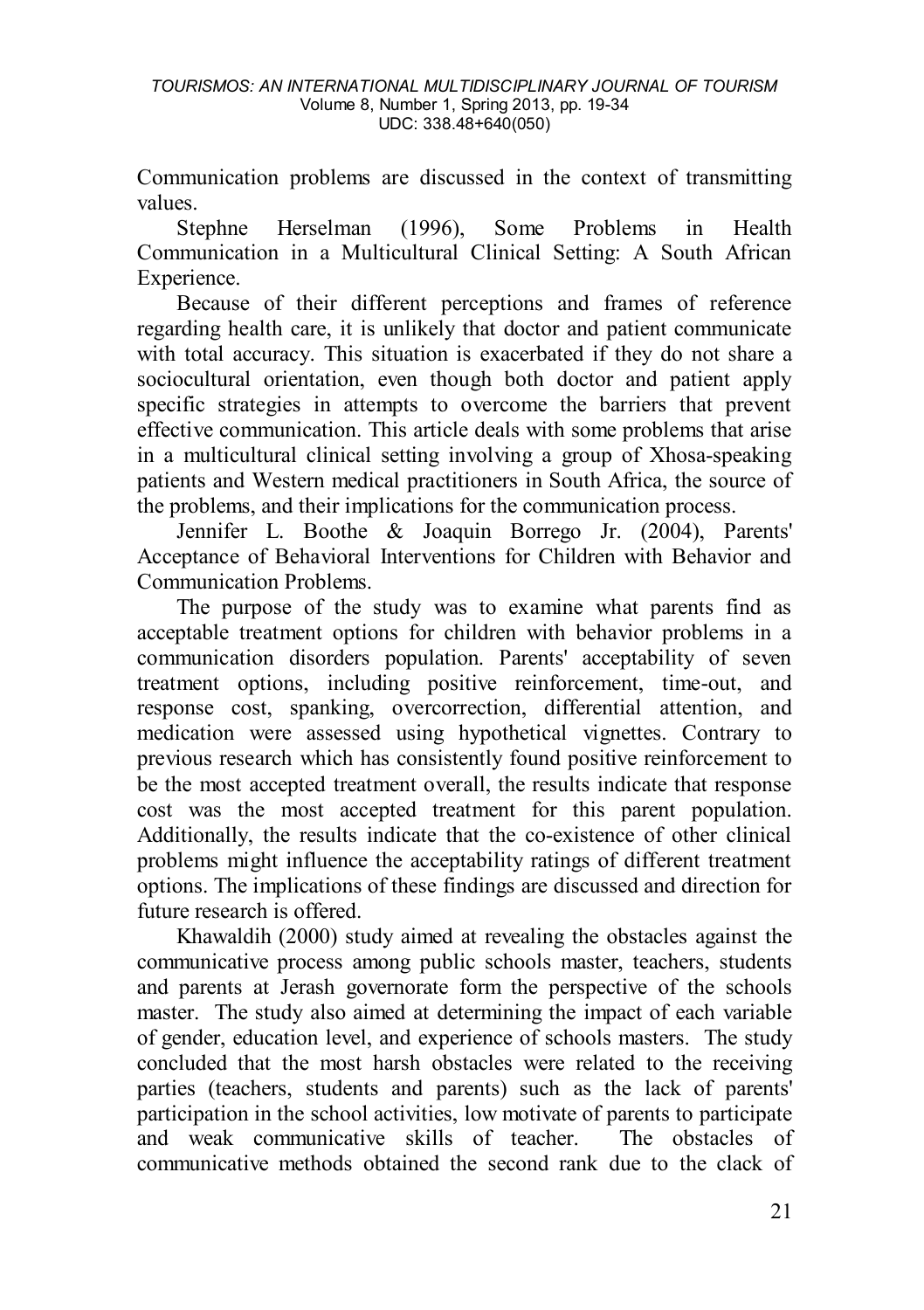material sources, unavailability of meeting auditorium besides the low activation of opinion and complaints process. The study also revealed the obstacles related to the sender (school master) with teachers, students and parents, and motivating them to participate which in turn affected negatively their participation in the process of decision taking. The study found no statistically significant differences (P< 0.05) among the responses of school master about the obstacles of communication attributed to gender, qualification and experiences.

A'ayid (2004) study aimed at recognizing the administrative communication among the section chiefs at the applied education sector, and the methods to overcome them. The study sample consisted of 60 individuals of chiefs, where the questionnaire included four parts (administrative and organizational obstacles, communication channels obstacles, personal and perceptive obstacles and socio-environmental and material obstacles). The study concluded that the most severe obstacles which precluded the efficiency of administrative communication were the weak communication channels among the colleges and external parties; adoption of vertical communicative process rather than the horizontal one. The study recommended the conduction of development courses for the chiefs.

# **PROBLEM OF THE STUDY**

Due to the vital importance of communication problems, this study tried to investigate the problems of communication between tourists and local community at Karak governorate and determine the best methods to solve such problems. In this sense, the problems of the study were determining these problems within four aspects, the organizational, technical, socio-psychological, and material aspects.

## **QUESTIONS OF THE STUDY**

- 1. What is the degree of communication problems between tourists and Karak community from the perspective of tourists?
- 2. Are there essential differences in communication problems attributed to gender, age, and the origin country of tourist?

# **OBJECTIVES OF THE STUDY**

1. Recognize the communication problems among tourists and Karak local community by defining the problems which might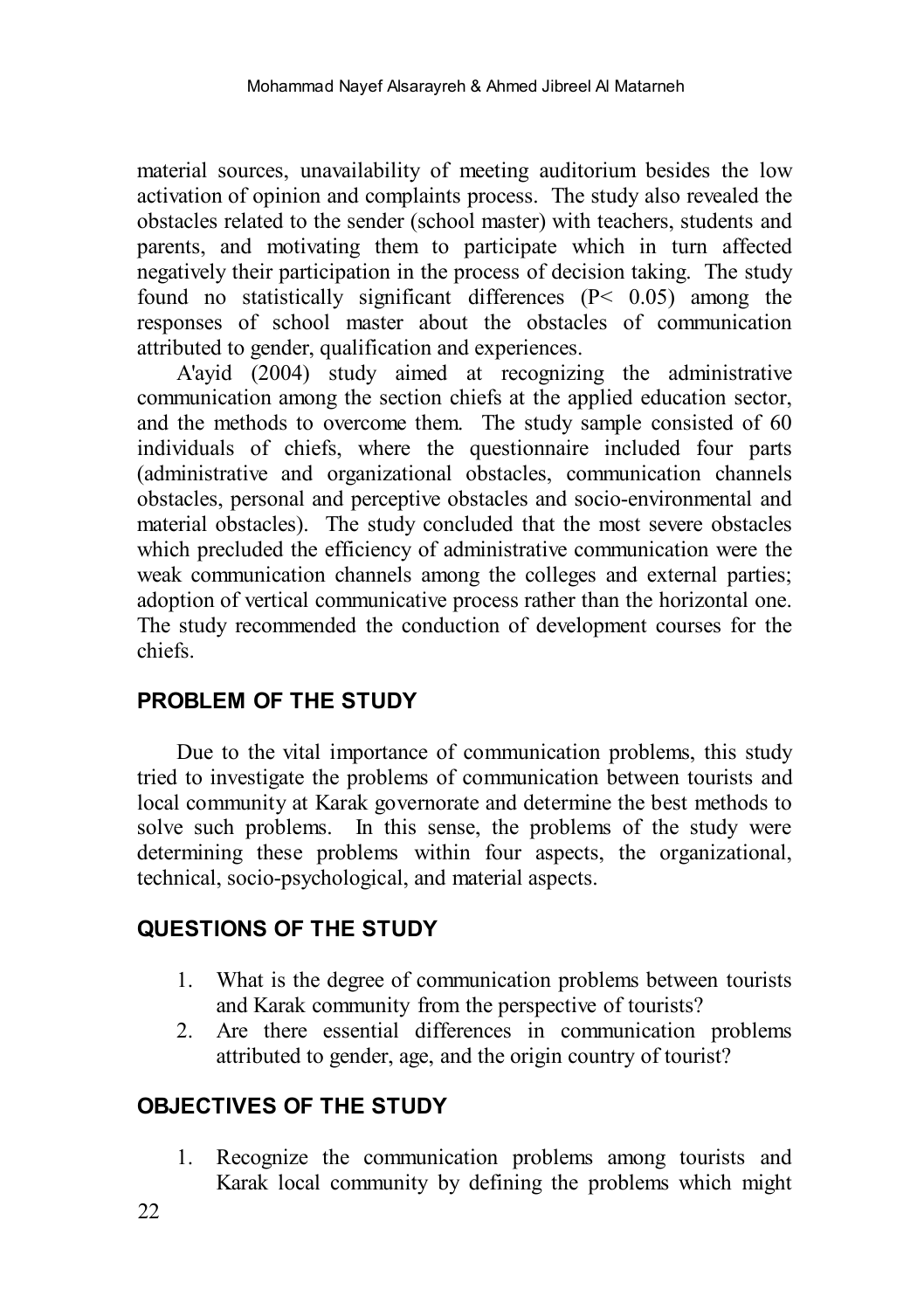distort the communication process from the perspective of the tourist in the following dimensions :

- $\circ$  organizational dimension
- $\circ$  customs and traditions dimension<br> $\circ$  socio-psychological dimension
- $\circ$  socio-psychological dimension<br> $\circ$  lingual dimension
- lingual dimension

## **IMPORTANCE OF THE STUDY**

Communication is important since it is the most effective method for interaction among individuals and group. Due to the increase rate of tourism and number of tourists to Jordan, the need arose to open channels of communication to strengthen the relations between tourists and community to the benefit of tourism and development. The importance of the study is based on:

- 1. It is the first study of its type-upon the knowledge of the researcher- where it recognized the problems on the communication process, therefore it presented some solutions that could reduce these problems which in turn would improve the personal, psychological and human relationship between both parties.
- 2. It investigated the impact of gender, age of the tourist and the period of time spent in Jordan on the problem of communication between both parties from the perspective of tourists
- 3. Other researchers would benefit the results to conduct more research's through recognizing the conduct conclusions and recommendation of the study

# **OBSTACLES OF THE STUDY**

Lack of similar studies

## **TYPE AND METHODOLOGY OF THE STUDY**

This study was an explorative-analytical one and adopted the methodology of data collection and analysis. The researcher distributed 250 forms of the questionnaire over tourists where he retrieved 220 forms and excluded 20 ones. This figure represented the population and the sample of the study alike.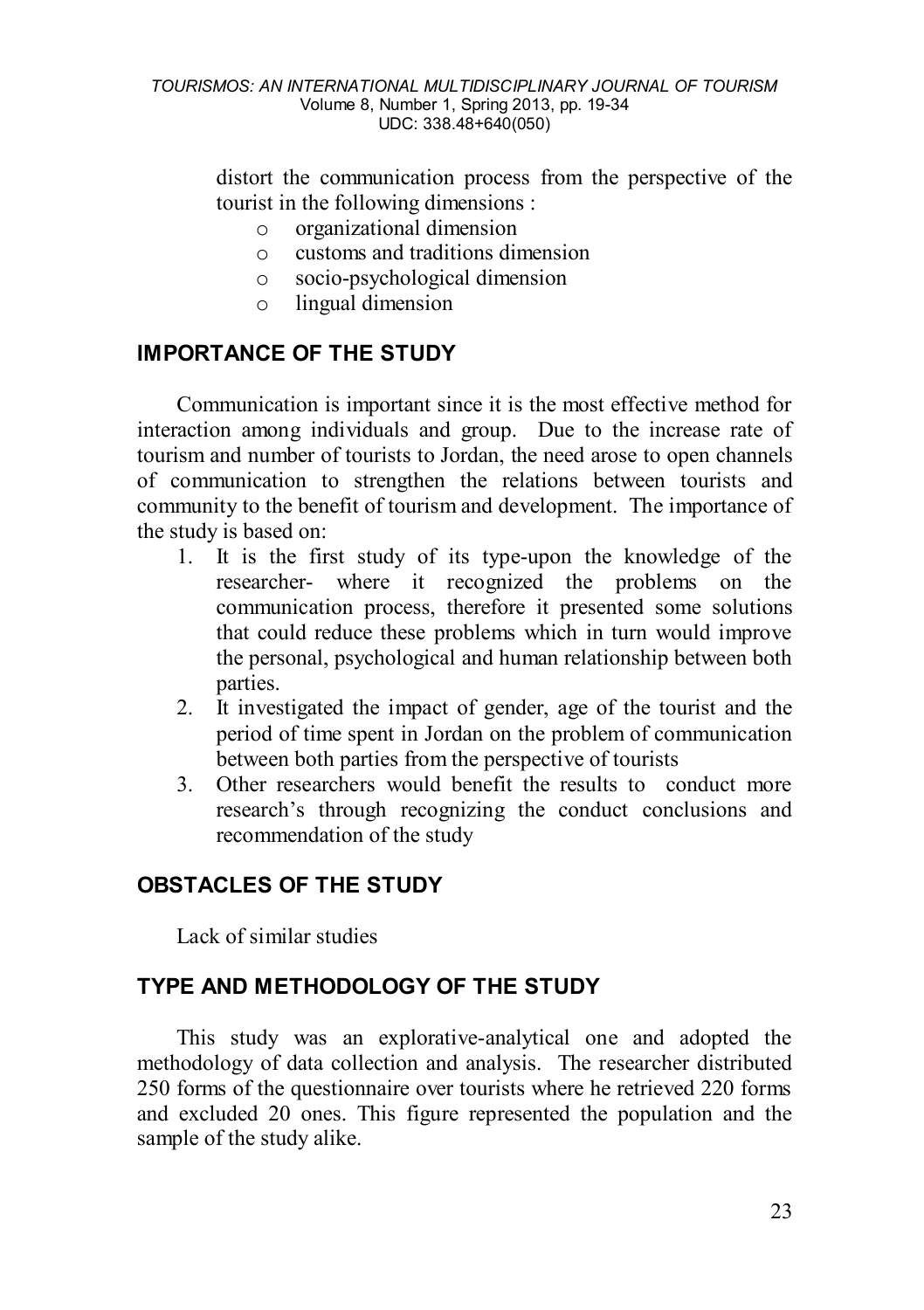# **Study Hypotheses**

H1: There are no statistically significant differences among the communication problems among the tourists and community attributed to the gender variable of tourist.

H2: There are no statistically significant differences among the communication problems among the tourists and community attributed to the gender variable of tourist.

H3: There are no statistically significant differences among the communication problems among the tourists and community in terms of social and psychological aspect.

H4: There are no statistically significant differences among the communication problems among the tourists and community in terms of custom and traditions aspect.

H5: There are no statistically significant differences among the communication problems among the tourists and community in terms of lingual aspect.

H6: There are no statistically significant differences among the communication problems among the tourists and community organizational aspect.

# **Stability of Instrument**

The stability of the instrument was tested by Chronbach-Alpha Coefficient where:

- 1. Alpha value for social and psychological aspect was 0.85
- 2. Alpha value for traditions and customs was 0.86
- 3. Alpha value for lingual aspect was 0.87
- 4. Alpha value for organizational aspect was 0.90
- 5. Alpha value for all items was 0.94

All these values were  $> 0.6$  which means that the instrument was stable as shown in table 1

#### **Table 1** Results of Chronbach-Alpha Test for all dimensions of the study

| Dimension                              | Alpha value |
|----------------------------------------|-------------|
| The social and psychological dimension | 0.85        |
| The traditions and customs dimension   | 0.86        |
| The lingual dimension                  | 0.87        |
| The organizational dimension           | 0.90        |
| All items combined                     | 0.94        |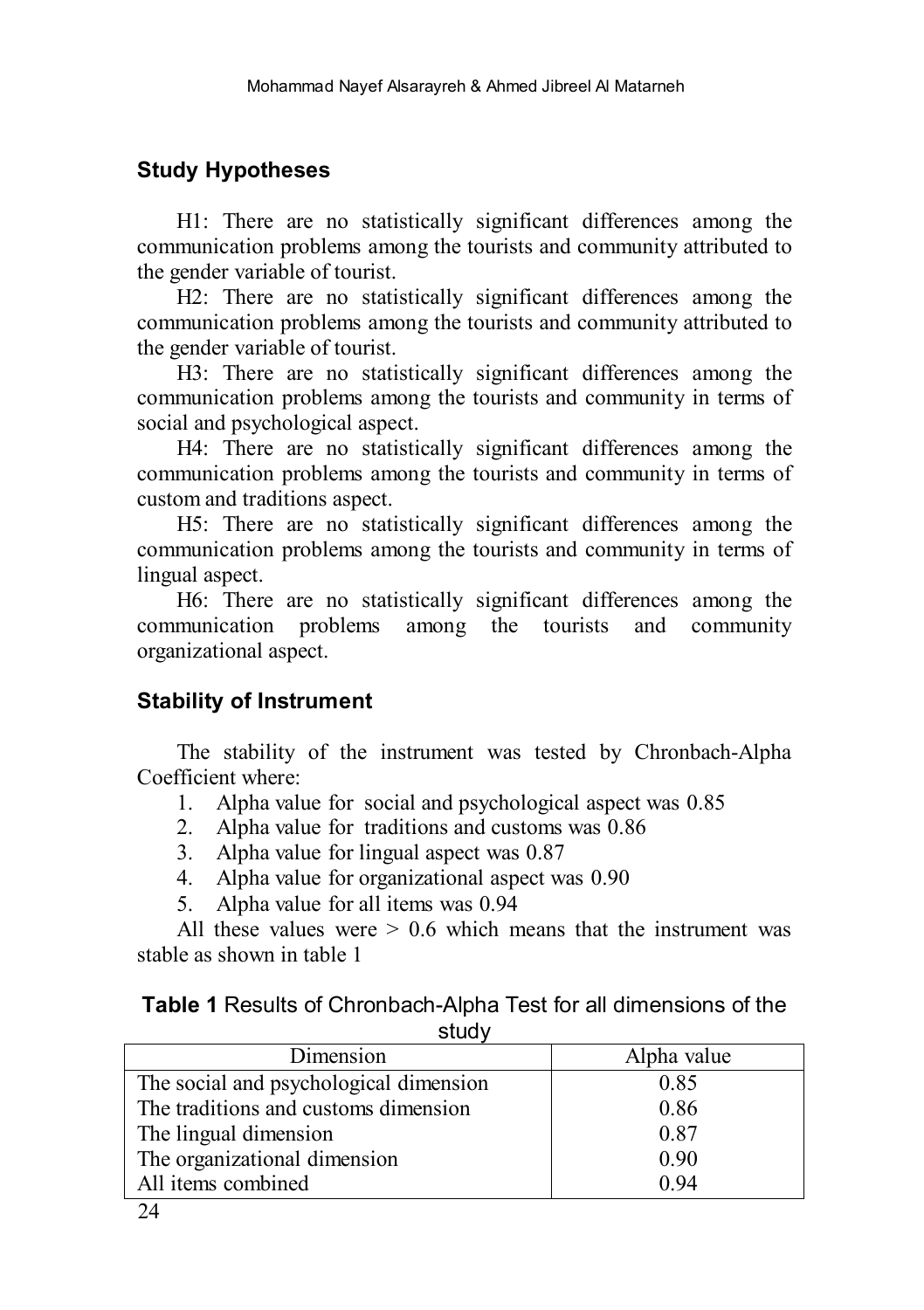## **Description of Personal and Job Characteristics of Respondents.**

Table 2 describes the characteristics of tourist as follow:

o Gender

The table shows that 58% of respondents were female tourists

o Age

The table shows that 42% of respondents were between 36-42 years, 34% were between 18-25 while 18.5% were between 26-35 years and 5.5% of respondents were 46 yeas or more of age

o Monthly income

47% of respondents obtained income between \$501-1000, while 35.5% obtained \$1001 or more and 17.5% obtained income between \$ 200-500

o Education level:

The table shows that 35% of respondents earned Bachelor, 20% earned diploma, while 19.5% earned masters and 17.5% held secondary certificate.

| Factor            | Element                                               | Freq | $\%$  |  |  |
|-------------------|-------------------------------------------------------|------|-------|--|--|
| Gender            | Male                                                  | 84   | 42%   |  |  |
|                   | Female                                                | 116  | 58%   |  |  |
| Age segments      | 18-25                                                 | 68   | 34%   |  |  |
|                   | 26-35                                                 | 37   | 18.5% |  |  |
|                   | 36-45                                                 | 84   | 42%   |  |  |
|                   | $46+$                                                 | 11   | 5.5%  |  |  |
| Monthly income    | 200-500                                               | 35   | 17.5% |  |  |
|                   | 501-1000                                              | 94   | 47%   |  |  |
|                   | $1000+$                                               | 71   | 35.5% |  |  |
| Educational level | <secondary< td=""><td>16</td><td>8%</td></secondary<> | 16   | 8%    |  |  |
|                   | Secondary                                             | 35   | 17.5% |  |  |
|                   | Diploma                                               | 40   | 20%   |  |  |
|                   | <b>Bachelors</b>                                      | 70   | 35%   |  |  |
|                   | Graduate                                              | 39   | 19.5% |  |  |

**Table 2** Frequency, % for personal variables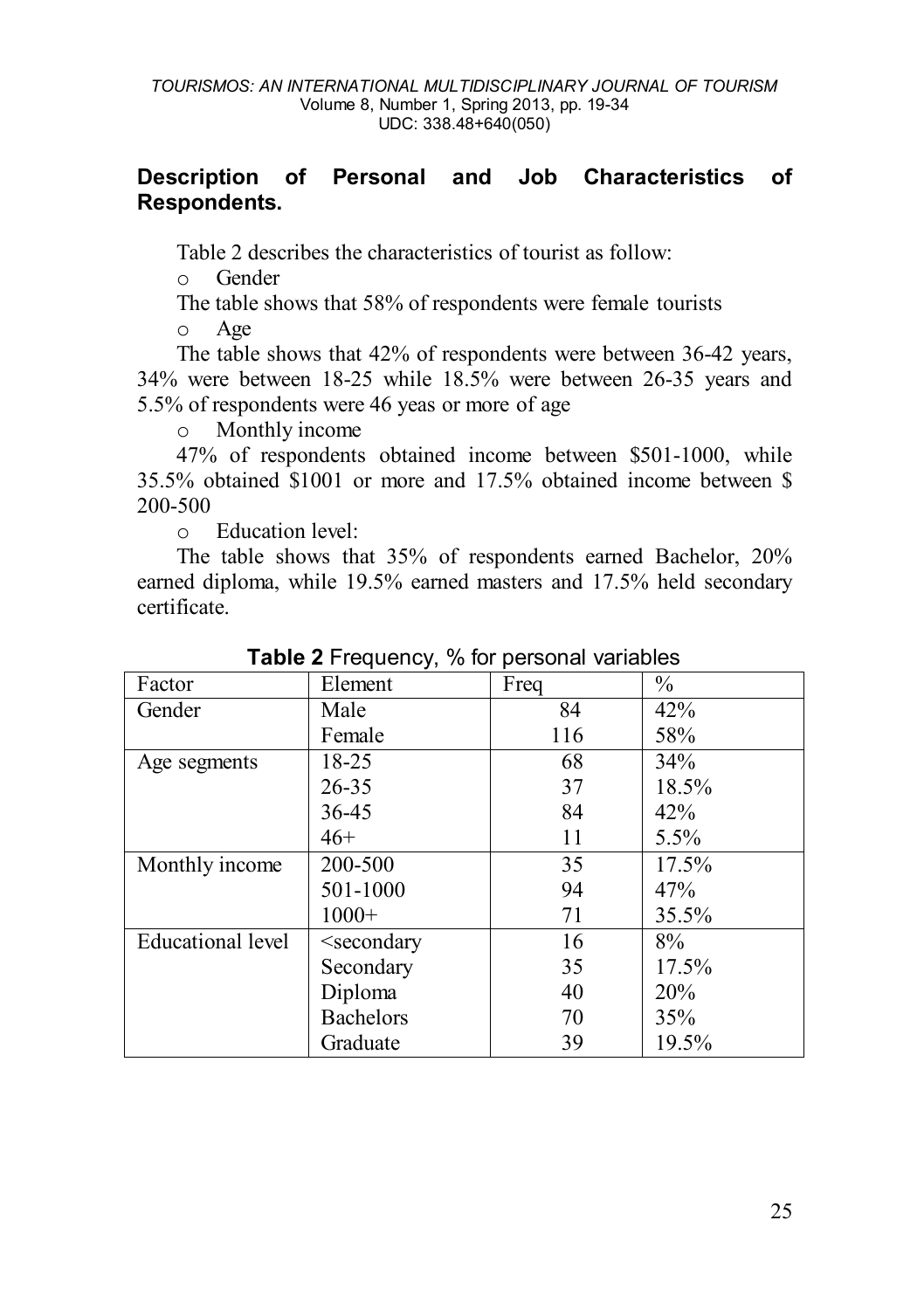## **Test and Analysis of Hypotheses**

H1: There are no statistically significant differences among the communication problems among the tourists and community attributed to the gender

Table 3 shows that, except for the traditions dimension, the significance levels of differences were > 0.05, which means insignificance of these dimensions; therefore no differences among such dimensions were attributed to gender. This means that both female and male respondents felt the same towards the psychological, social, lingual and organizational dimensions. The dimension of traditions and customs earned difference significance level of 0.03< 0.05 which means that there were differences among female and male respondents to the favor of male respondents. Therefore, the male respondents felt the problems related to the customs and traditions more than female respondents with significance level of zero.

| Dimension      | Arith mean |      | Sig level of |      | T value  | Sig level |
|----------------|------------|------|--------------|------|----------|-----------|
|                | М          | F    | М            | F    | for diff | for t     |
|                |            |      |              |      |          | value     |
| Social-        | 3.53       | 3.48 | 0.00         | 0.00 | 0.54     | 0.58      |
| psychological  |            |      |              |      |          |           |
| Traditions     | 3.71       | 3.51 | 0.00         | 0.00 | 2.20     | 0.03      |
| Lingual        | 3.64       | 3.62 | 0.00         | 0.00 | 0.14     | 0.88      |
| organizational | 6.52       | 3.62 | 0.00         | 0.00 | 0.97     | 0.33      |

**Table 3** Results of one sample test related to gender

H2: There are no statistically significant differences among the communication problems among the tourists and community attributed to the gender variable

Dimension F test Sig, level for F test of diff The social and psychological dimension The traditions and customs dimension The lingual dimension The organizational dimension 0.46 2.63 0.29 5.54 0.75 0.06 0.83 0.001

**Table 4** ANOVA test result in terms of age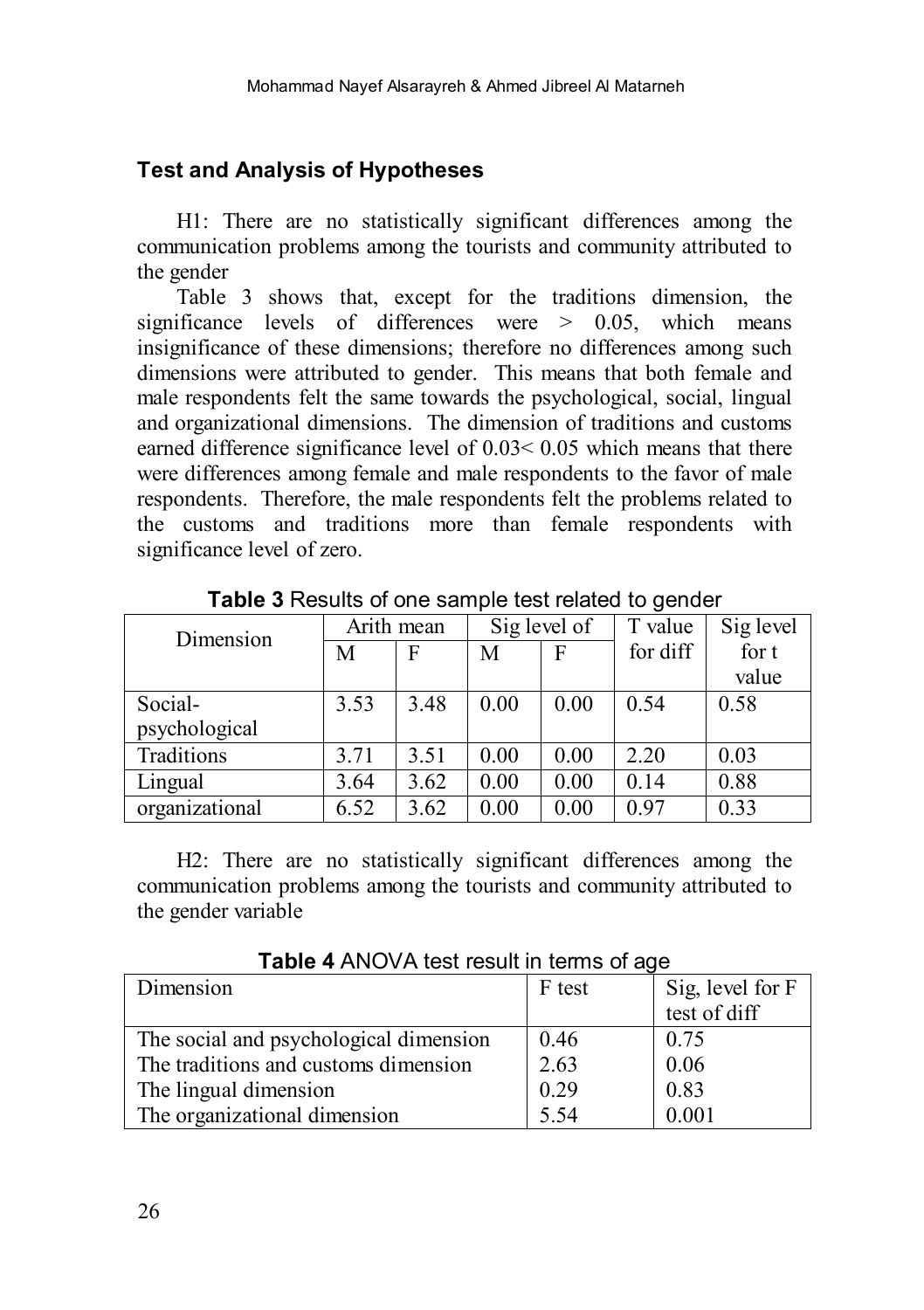Table 4 shows that, except the dimension of organizational problems, all significance levels were  $> 0.05$ . therefore there were no significant difference among these problems

For the organizational dimension the observed significance level was 0.001 which means that there were differences among the feelings of age segments towards these problems. To detect the sources of differences table 5 shows that there were two statistical difference, the first was between the segment of  $(46+)$  and the segment of  $(18-25)$  to the favor of the first segment. The second difference was between (46+) segment and (26-35) segment to the favor of the first segment.

**Table 5** Results of Tukey Test in terms of the organizational dimension

| Age segment | 18-25    | $26 - 35$ | 36-45   | 46+ |
|-------------|----------|-----------|---------|-----|
| 18-25       |          |           |         |     |
| $26 - 35$   | $-0.09$  |           |         |     |
| $36-45$     | $-0.30$  | $-0.22$   |         |     |
| 46+         | $-0.87*$ | $0.78*$   | $-0.57$ |     |

H3: There are no statistically significant differences among the communication problems among tourists and community

Table 6 shows that, except items 6 and 7, all items obtained means > 3.00 and significance levels < 0.05. Therefore such items were significant. Item 1, which measured the misunderstanding between tourists and community due to the difference in traditions obtained the first rank with a mean of 4.47 while item 2, which measured the inappropriateness of tourists dress to the community renditions, obtained the second rank with a mean of 3.85 and item 4, which measured the unacceptance of community to the viewpoint of tourists towards the traditions in a flexible way, obtained the last rank with a mean of 3.26 among the statistically acceptable items. Item 6, which measured community unrespect of religious beliefs of tourists, obtained a mean of 3.03 but its significance was  $> 0.05$  so it was not statically significant. Item 7, which measured the unrespect by tourists of the religious beliefs of community, obtained a mean  $> 3.00$  but it significance was  $> 0.05$  so that problem was not statistically significant. All items combined obtained an aggregated mean of 3.5 and significance level of zero. Therefore the second hypothesis was rejected which means that there were differences among the communication problems among tourists and community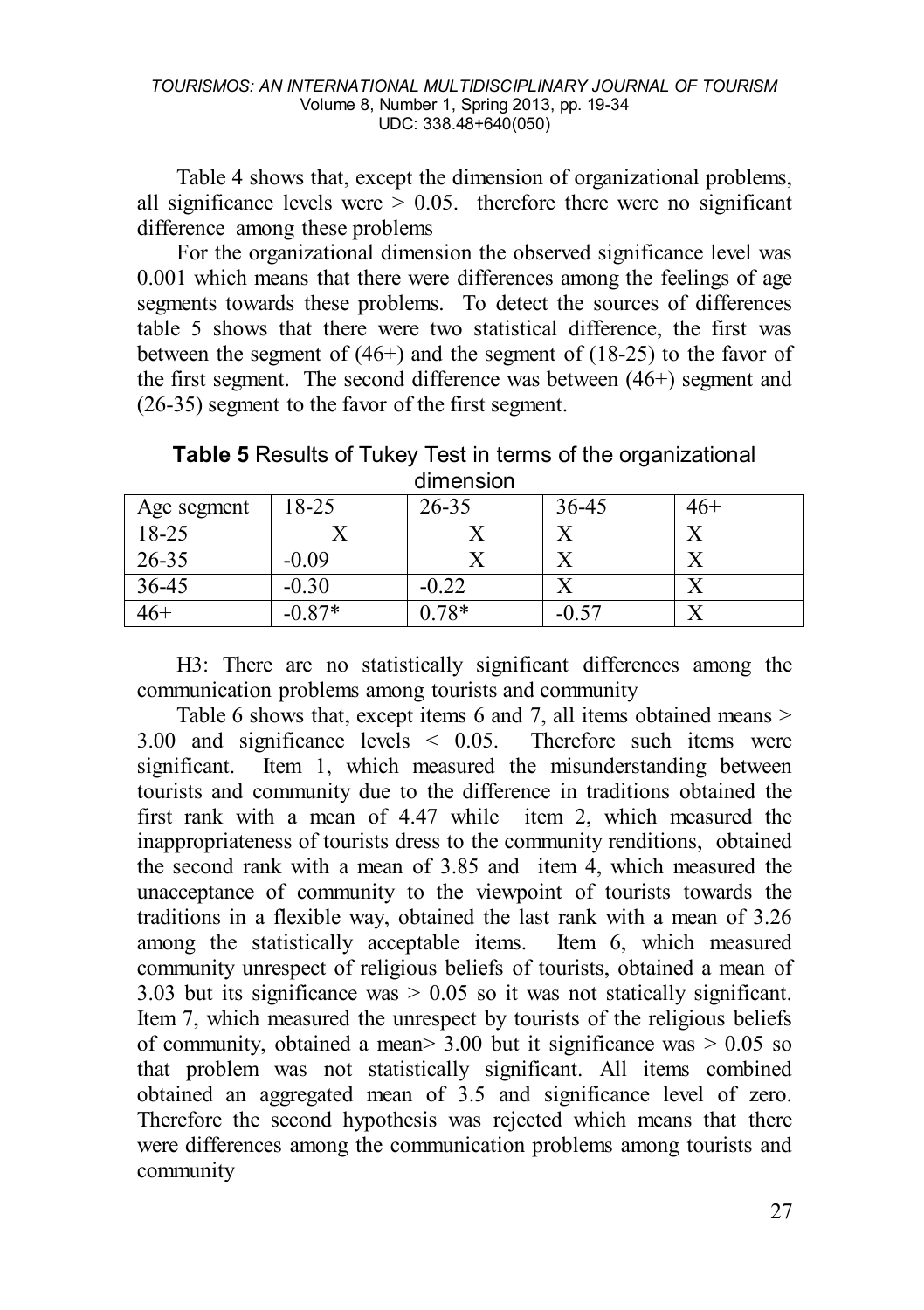| <b>Table 6</b> Arithmetic mean, std. dev., t value, and significance level |  |  |
|----------------------------------------------------------------------------|--|--|
| of t value related to the traditions dimension                             |  |  |

| Item           | Item details                                                                                 | Arith | Std. | T     | Sig  |
|----------------|----------------------------------------------------------------------------------------------|-------|------|-------|------|
| N <sub>0</sub> |                                                                                              | mean  | dev  | value | lev  |
| 1.             | There is a misunderstanding<br>between tourist and community<br>as a result of difference in | 4.47  | 0.93 | 22.17 | 0.00 |
|                | traditions                                                                                   |       |      |       |      |
| 2.             | My dress doesn't fit local<br>traditions                                                     | 3.85  | 1.30 | 9.22  | 0.00 |
| 3.             | I feel the lack of respect to<br>local traditions by tourists                                | 3.27  | 1.64 | 2.28  | 0.02 |
| 4.             | I see that community doesn't<br>accept my viewpoint towards<br>the traditions flexibly       | 3.26  | 1.74 | 2.11  | 0.04 |
| 5.             | I feel the community doesn't<br>respect the conditions and<br>feelings of tourists           | 3.30  | 1.74 | 2.44  | 0.03 |
| 6.             | I feel community doesn't<br>respect the religious rituals of<br>tourists                     | 3.03  | 1.75 | 0.03  | 0.78 |
| 7.             | The tourist doesn't respect the<br>religious rituals of the<br>community                     | 3.16  | 1.73 | 1.30  | 0.19 |
| 8.             | I feel the community ignores<br>our viewpoints as tourists                                   | 3.73  | 1.66 | 6.21  | 0.00 |
|                | All items                                                                                    | 3.50  | 0.59 | 12.16 | 0.00 |

H4: There are no statistically significant differences among the communication problems in term of the organizational dimension.

Table 7 shows that, except item 13, all items obtained means > 3.00 and significance levels  $\leq$  0.05, thus such items were statistically significant. Item 9, which measured whether the numbers of tourists outweighed the capacity of the city, obtained the first rank with a mean of 4.22. Item 11, which measured the misunderstanding between the community and tourist due to the bad behaviors of tourists such as love making and drugs, obtained the second rank with a mean of 3.72. Item 12, which measured the lack of sufficient control by authorities on the organizational procedures related to the tourism companies, obtained the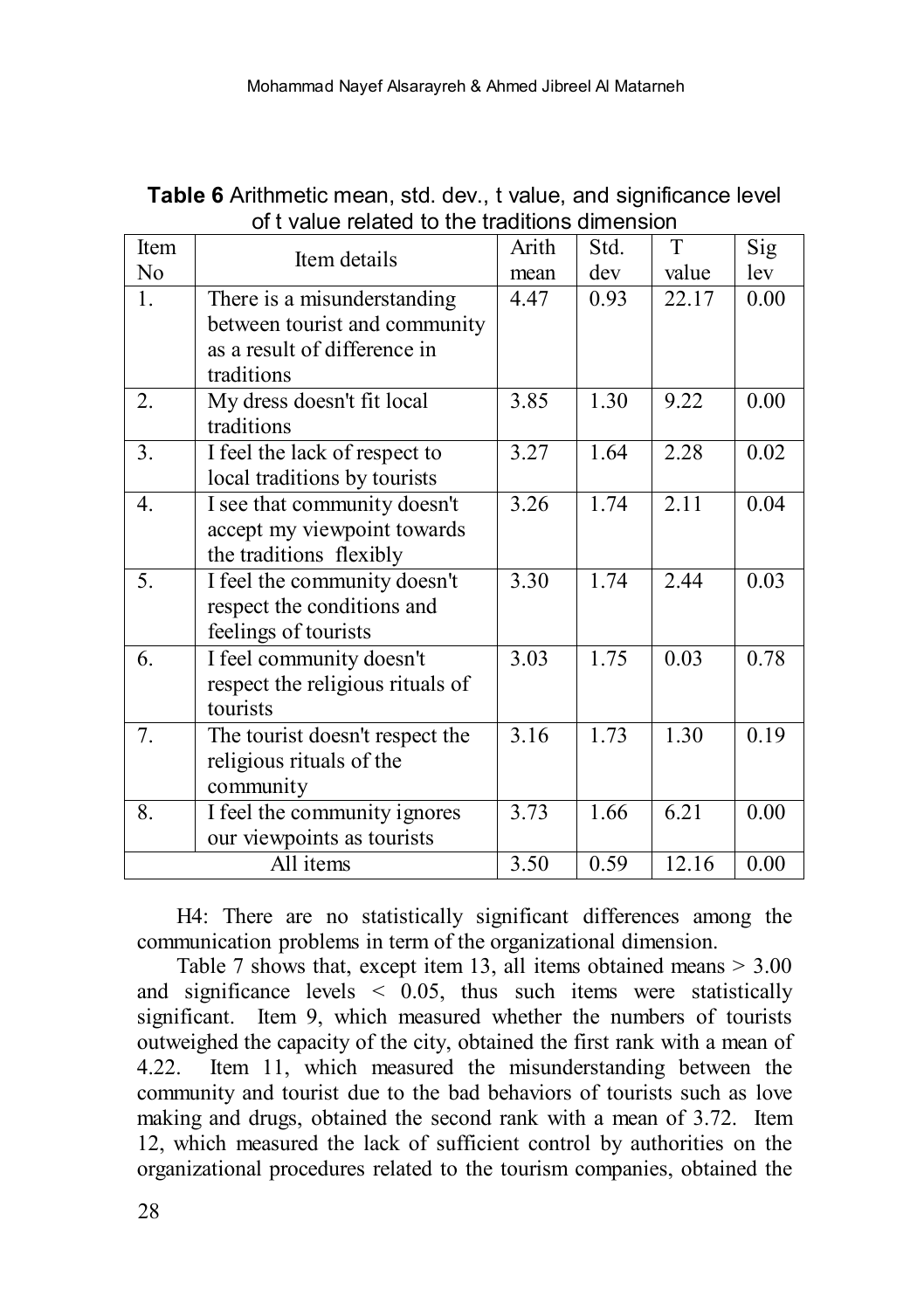last rank with a mean of 3.34. Item 13, which measured the unexistence of tourist police at the site to protect the tourists, obtained a mean of  $> 3.00$ but the significance level was  $> 0.05$  which means that such problem was not existed

All items combined obtained a mean of 3.60 and significance level of 0.00, therefore the fourth hypothesis was rejected, which means that there was actually significance differences related to the organizational dimension.

| Item           | Item details                                             | Arith          | Std.     | T     | Sig     |
|----------------|----------------------------------------------------------|----------------|----------|-------|---------|
| N <sub>0</sub> |                                                          | mean           | dev      | value | lev     |
| 9.             | I feel that the number of tourist                        | 4.22           | 1.36     | 12.67 | 0.00    |
|                | to the city outweighs its<br>capacity                    |                |          |       |         |
| 10.            | Tourists don't comply with the                           | 3.50           | 1.59     | 4.46  | 0.00    |
|                | terms of travel companies to                             |                |          |       |         |
|                | reserve the region                                       |                |          |       |         |
| 11.            | I feel that there is a                                   | 3.72           | 1.47     | 6.86  | 0.00    |
|                | misunderstanding between                                 |                |          |       |         |
|                | tourists and community due to                            |                |          |       |         |
|                | the bad behavior of tourists                             |                |          |       |         |
|                | like drugs or sex                                        |                |          |       |         |
| 12.            | There is no sufficient control                           | 3.34           | 1.72     | 2.76  | 0.00    |
|                | by public authorities to follow<br>up the organizational |                |          |       |         |
|                | procedures that tourism                                  |                |          |       |         |
|                | companies should adopt                                   |                |          |       |         |
| 13.            | No continuous existence of                               | 3.23           | 1.72     | 1.85  | 0.07    |
|                | tourism police to protect                                |                |          |       |         |
|                | tourists form abuse                                      |                |          |       |         |
| 14.            | I feel that there is an abuse of                         | 3.59           | 1.71     | 4.85  | 0.00    |
|                | tourist by guides                                        |                |          |       |         |
|                | All items                                                | 3 <sub>1</sub> | $\theta$ | 1     | 0       |
|                |                                                          | 60             | .65      | 2.91  | $.00\,$ |

**Table 7** Mean, std. dev., t value, and significance level related to organizational dimension

H5: There are no statistically significant differences among the communication problems attributed to the lingual dimension.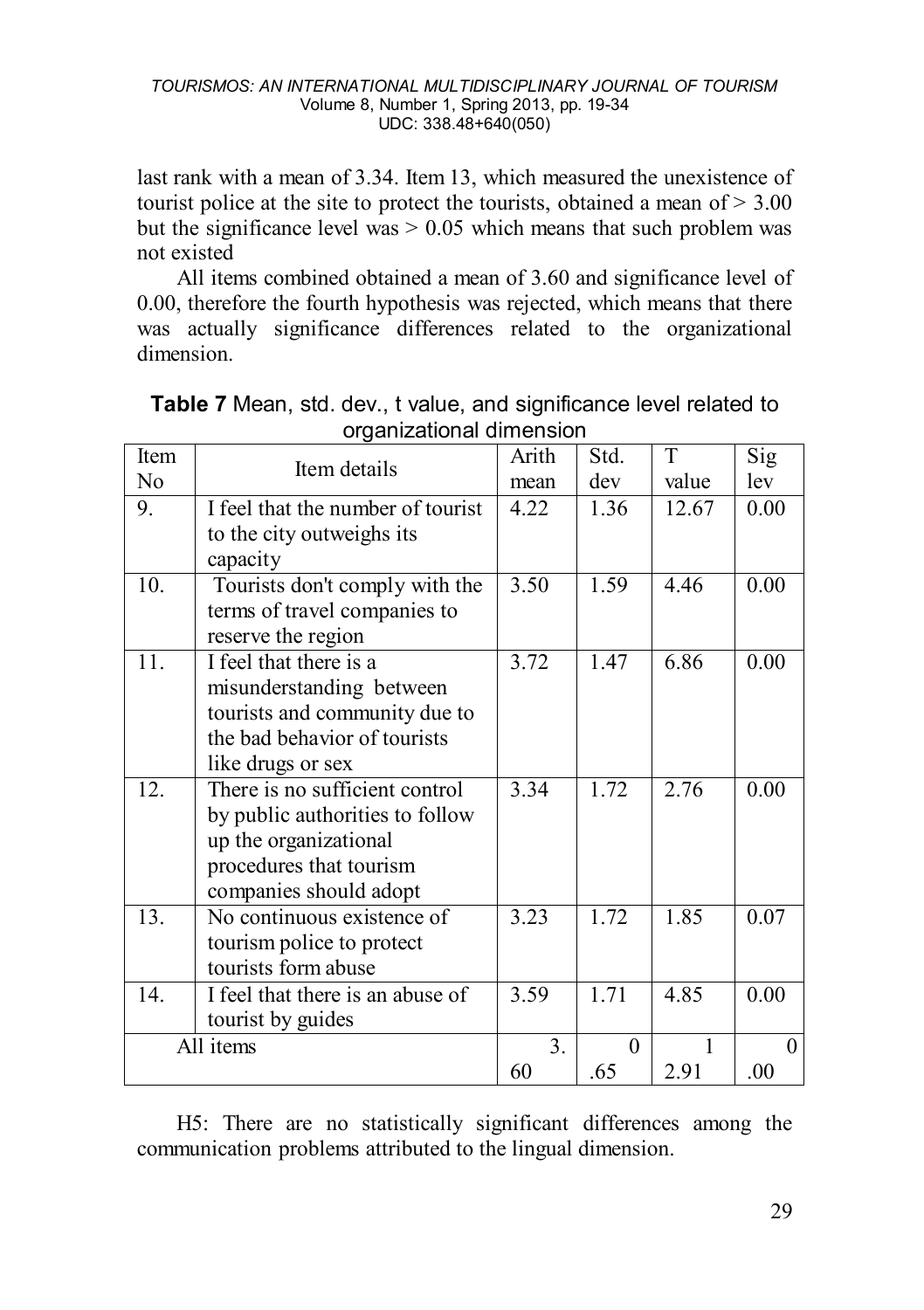Table 8 shows that all items of this dimension obtained means > 3.00 and significance levels  $\leq 0.05$ . Therefore these items were statistically significant. Items 18, which measured whether the language was an obstacle against the communication among tourists and local community, obtained the first rank with a mean of 3.83. Item 15, which measured the efforts made to understand conversation, obtained the second rank with a mean of 3.43.All items combined obtained a mean of 3.63 and significance level of zero. Therefore the fifth hypothesis was rejected.

| Item |                                 | Arith | Std. | T     | Sig  |
|------|---------------------------------|-------|------|-------|------|
| No   | Item details                    | mean  | dev  | value | lev  |
|      |                                 |       |      |       |      |
| 15.  | I make my ultimate efforts to   | 3.81  | 1.55 | 7.35  | 0.00 |
|      | understand the other party      |       |      |       |      |
| 16.  | When I speak I try to make my   | 3.56  | 1.65 | 4.76  | 0.00 |
|      | vocabularies and sentences      |       |      |       |      |
|      | clear and short                 |       |      |       |      |
| 17   | I can't estimate and understand | 3.65  | 1.64 | 5.60  | 0.00 |
|      | the signs of body language and  |       |      |       |      |
|      | face expressions by looking at  |       |      |       |      |
|      | the other party                 |       |      |       |      |
|      |                                 |       |      |       |      |
| 18.  | The language is an obstacle     | 3.83  | 1.73 | 6.79  | 0.00 |
|      | against my communication        |       |      |       |      |
|      | with community                  |       |      |       |      |
| 19.  | I try to know the simplest      | 3.50  | 1.58 | 4.43  | 0.00 |
|      | terminologies in Arabic         |       |      |       |      |
|      | through books and net to deal   |       |      |       |      |
|      | with local community            |       |      |       |      |
| 20.  | I find difficulty in            | 3.43  | 1.70 | 0.00  |      |
|      | conversation and                |       |      |       |      |
|      |                                 |       |      |       |      |
|      | communication with elders       |       |      |       |      |
|      | than young people               |       |      |       |      |
|      | All items                       | 3.63  | 0.80 | 11.09 | 0.00 |

**Table 8** Mean, std. dev., t value, and significance level of lingual problems

H6: There are no statistically significant differences among the communication problems attributed to the psychological and social dimension.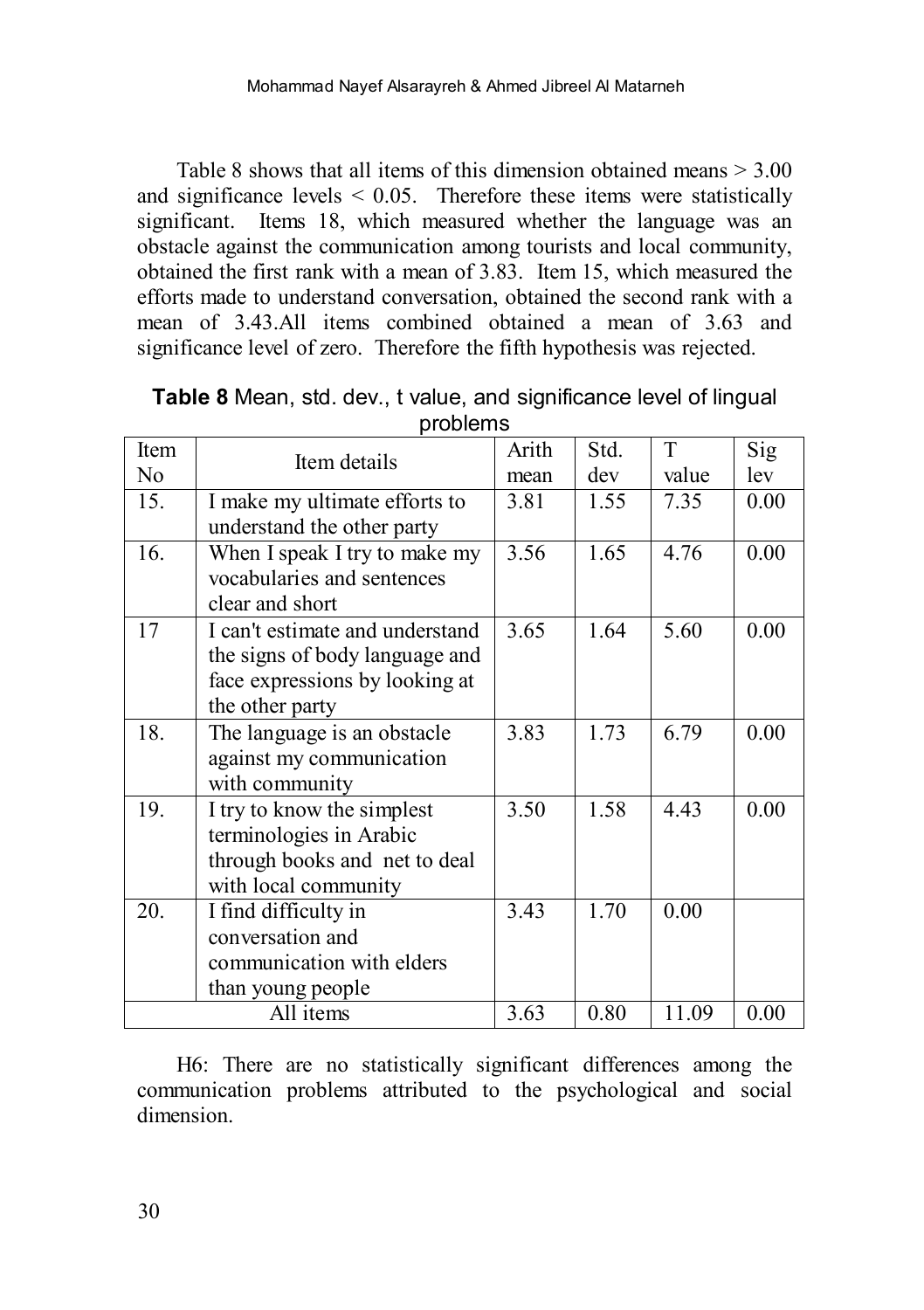#### *TOURISMOS: AN INTERNATIONAL MULTIDISCIPLINARY JOURNAL OF TOURISM* Volume 8, Number 1, Spring 2013, pp. 19-34 UDC: 338.48+640(050)

Table 9 shows that, except item 24, all items of the dimension obtained means  $> 3.00$  and significance levels  $< 0.05$ , thus such items were statistically significant. Item 21, which measured whether the tourists suffered form tabooed and religious subject that might lead to psychological negative influence, obtained the first rank with a mean of 4.07. Item 25, which measured the uncare by tourists to their words impact on the other party, obtained the second rank with a mean of 3.65. Item 22, which measured the difficulty of expressing the inner feeling of tourists when they were obsessed by the other party, obtained the last rank with a mean of 3.50. Item 24, which measured the excuse in case of a mistake by a person, obtained a mean of 3.20 but the level of significance was  $> 0.05$  thus this item was not statistically significant. All items combined obtained a mean of 3.58 and significance level of zero. Therefore the sixth hypothesis was rejected

| Item | Item details                    | Arith | Std. | T     | Sig  |
|------|---------------------------------|-------|------|-------|------|
| No   |                                 | mean  | dev  | value | lev  |
| 21.  | I suffer from the sensitive and | 4.07  | 1.53 | 9.84  | 0.00 |
|      | religious issues which obsess   |       |      |       |      |
|      | me                              |       |      |       |      |
| 22.  | It is difficult to express my   | 3.50  | 1.56 | 4.50  | 0.00 |
|      | inner feeling when I was        |       |      |       |      |
|      | harmed psychologically          |       |      |       |      |
| 23   | I can't solve my problems with  | 3.54  | 1.65 | 4.59  | 0.00 |
|      | the harming person without      |       |      |       |      |
|      | loosing my temper               |       |      |       |      |
| 24   | If I committed a mistake I find | 3.20  | 1.68 | 1.64  | 0.00 |
|      | it difficult to excuse          |       |      |       |      |
| 25   | I don't care the impact of my   | 3.65  | 1.66 | 5.54  | 0.00 |
|      | words and actions on the other  |       |      |       |      |
|      | party                           |       |      |       |      |
| 26   | It is difficult for me to       | 3.60  | 1.67 | 5.08  | 0.00 |
|      | establish an amicable social    |       |      |       |      |
|      | relation with local community   |       |      |       |      |
| 27   | I feel sometime that the        | 3.51  | 1.76 | 4.11  |      |
|      | community treat me with         |       |      |       |      |
|      | respect.                        |       |      |       |      |
|      | All items                       | 3.58  | 0.76 | 10.73 | 0.00 |

**Table 9** Mean, std. dev., t value, and significance level of psychological and social problems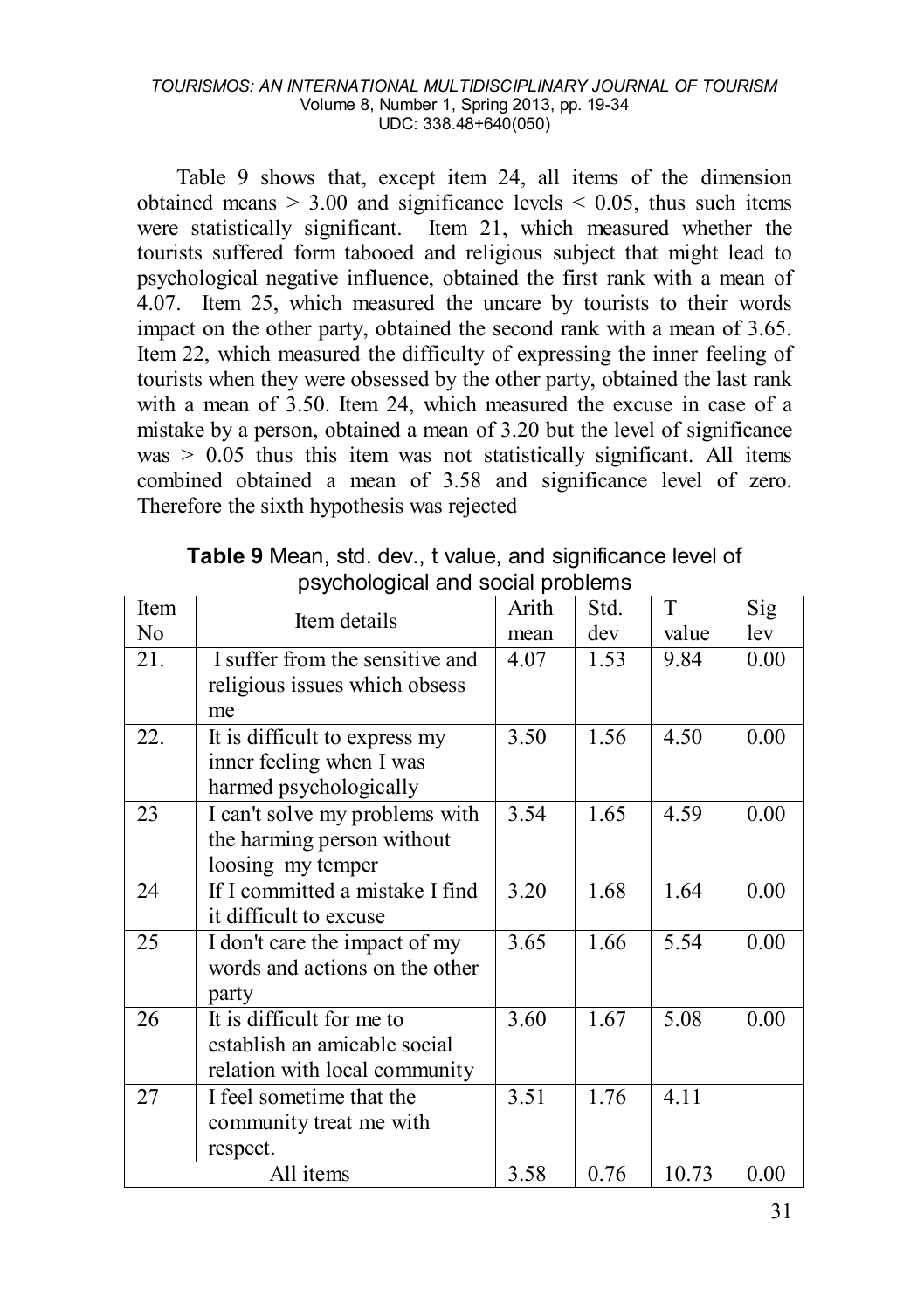## **RESULTS AND RECOMMENDATIONS**

## **Results**

1.1 There were no statistically significant differences among the lingual, psychological and organizational communication problems attributed to gender variable, but male tourist felt greater than female with the problems related to traditions.

1.2 There were no statistically significant differences among the psychological, lingual and traditions problems attributed to the age variable. There were two differences related to the organizational dimension between the segment of  $(46+)$  and both 18-25) and  $(26-35)$ segments, to the favor of the longer one.

1.3 In general there were problems related to the traditions at the south region, but there were neither problems related to the respect of tourist religious beliefs by the community nor respect of religious beliefs of the community by the tourist.

1.4 From the viewpoint of the tourists there were communication problems related to organizational dimension except for continuous existence of tourist police at the sites to protect tourists form greed.

1.5 There were lingual communication problems between tourists and community

1.6 There were social and psychological communication problems between both parties but there was no difficulty in excusing by the tourist in case of a mistake.

## **Recommendations**

2.1 Authorities should eliminate or reduce the impact of traditions problems between the community and tourists, such as the misunderstanding between both parties, inappropriateness of tourist dress to the traditions; the lack of tourist care to the local traditions, unacceptance of community to the viewpoint of tourist towards the local traditions, beside the uncare of community to the conditions and feelings of tourists, the uncare of tourist of the local beliefs of community and ignore of community to the viewpoints of tourists.

32 2.2 Encounter the organizational communication problems through increasing the capacity of the city to meet the increasing numbers of tourists besides imposing the terms set by travel companies to reserve the sites , and make efforts to eliminate the misunderstanding reasons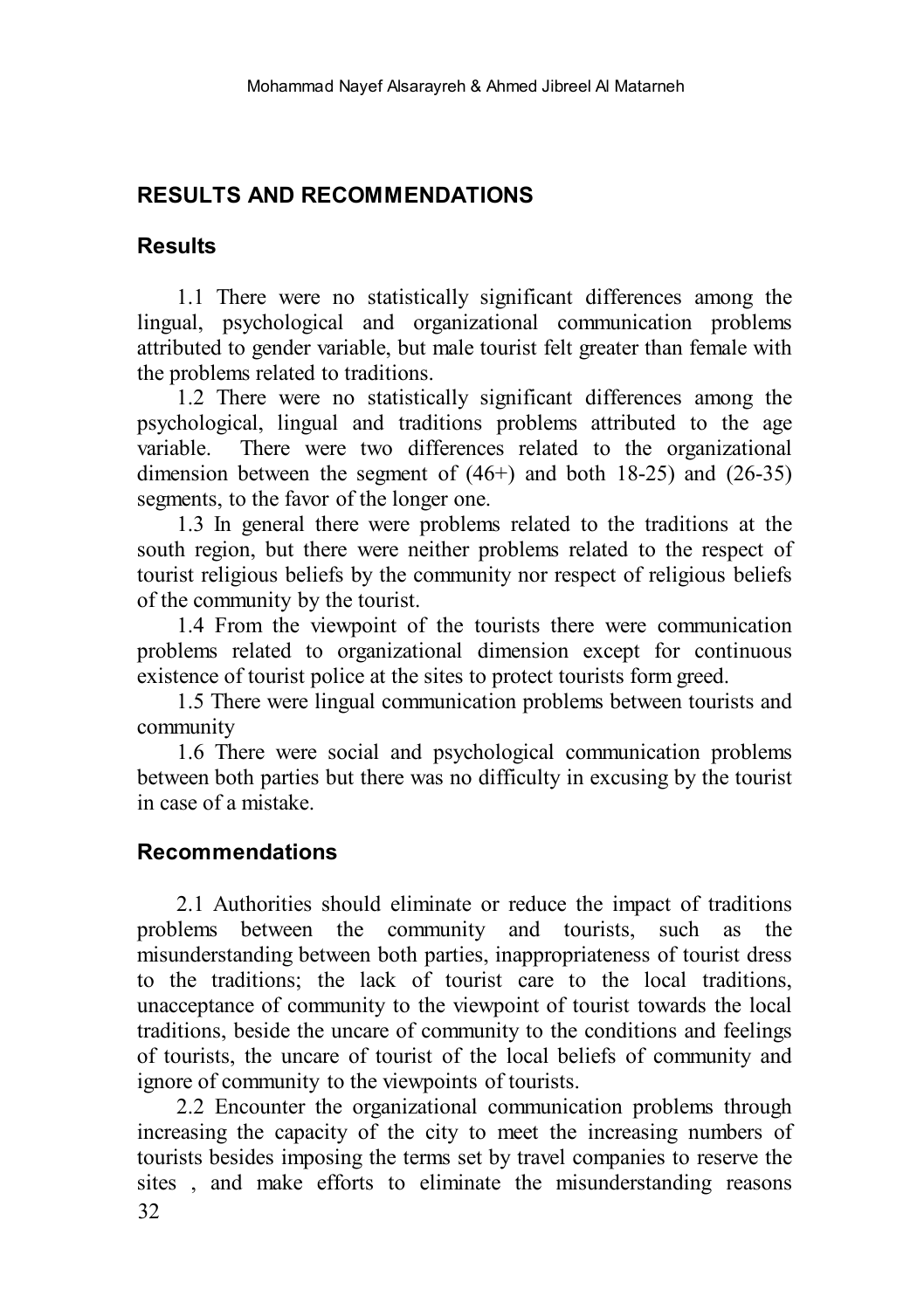represented by some bad behavior by tourists (sex and drug) in addition to establish sufficient control by authorities to follow up the organizational procedures that companies should adopt and protect the tourist from greed.

2.3 Eliminate or reduce the lingual problems through increasing the mutual understanding, conduct training programs for the community in terms of language and focus on elders to encourage them deal with tourists.

2.4 Defend the social and psychological problems especially the sensitive and religious issues which may affect negatively the tourists, and encourage establishing amicable social relations and respect with tourists.

### **REFERENCES**

- Abraham, A. (1993). *Human communication and its role in social interaction*. Dar Majdalawi, quoting the Oxford Dictionary.
- Ali, M.A. (2008). *Communication skills and language teaching, curriculum House for Publishing and Distribution*. Amman, Jordan.
- David H.M. (1990). Communication problems inherent in a cross-cultural manning environment. *Maritime Policy & Management: The flagship journal of international shipping and port research*, Vol. [17, No.](http://www.informaworld.com/smpp/title~db=all~content=t713694970~tab=issueslist~branches=17)3, pp.199-205.
- Gunilla, B. & Per-Olow, S. (1987). Communication Problems with Medical Staff: A Correlate of Distress in Cancer Patients. *Cognitive Behaviour Therapy*, Vol. [16, No.](http://www.informaworld.com/smpp/title~db=all~content=t713926011~tab=issueslist~branches=16)3, pp.111-120.
- Hassan, A.M. (1996). *Communication skills and art of listening and talking.*  Cairo, Center for Development of Performance and Development.
- Hijab, M.M. (2000). *Communication skills Allaalamyin educators and advertising*. Amman, Dawn House for Publishing and Distribution.
- Harer, M.S. (2007). *Skills in crisis management problem solving*, Dar albedaih, Oman.
- Jamal, J.M. (2004). *Effective communication skills in Arabic*, Dar university colleges.
- Jennifer, L.B & Joaquin, B.J. (2004). Parents' Acceptance of Behavioral Interventions for Children with Behavior and Communication Problems. *Child & Family Behavior Therapy, Vol. [26, No.](http://www.informaworld.com/smpp/title~db=all~content=t792303978~tab=issueslist~branches=26)2, pp.1-15.*
- Maher, A. (2002). *How to increase your skill in administrative communication*. Alexandria, Whole House.
- Stephne, H. (1996). Some Problems in Health Communication in a Multicultural Clinical Setting: A South African Experience. *Health Communication*, Vol. [8, No.](http://www.informaworld.com/smpp/title~db=all~content=t775653649~tab=issueslist~branches=8)[2,](http://www.informaworld.com/smpp/title~db=all~content=t775653649~tab=issueslist~branches=8) pp.153-170.